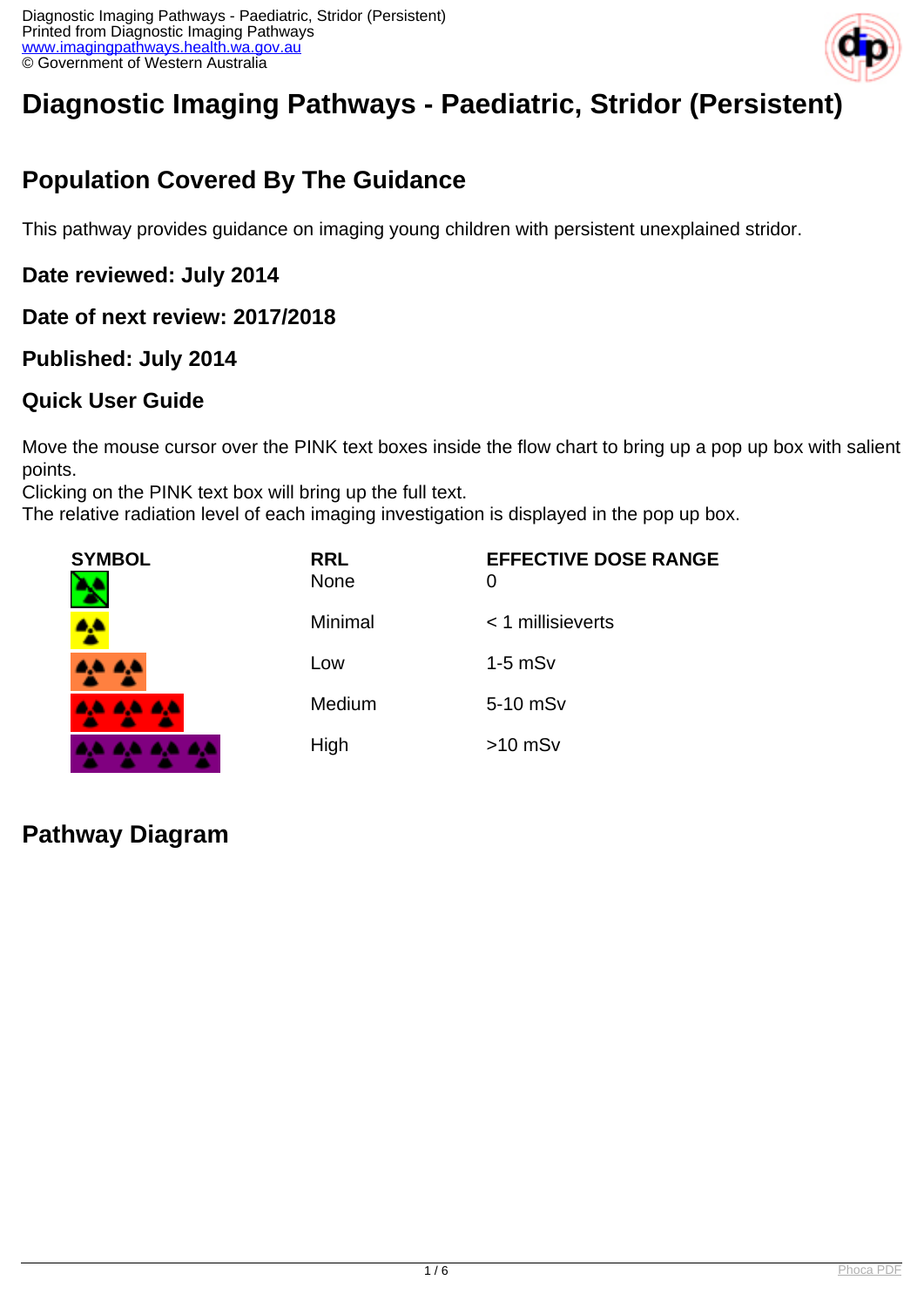

### **Image Gallery**

Note: These images open in a new page



#### **1a Vascular Anomaly**

Image 1a and 1b (Barium Swallow): There is a nasogastric tube in situ. The trachea appears normal. A constant focal narrowing of the posterior oesophagus is seen approximately at the level of the aortic arch with smooth margins (arrow), indicating extrinsic compression of the posterior surface of the oesophagus. This is most suggestive of a vascular anatomic anomaly such as an aberrant retro-oesophageal right subclavian artery causing stridor.

**1b**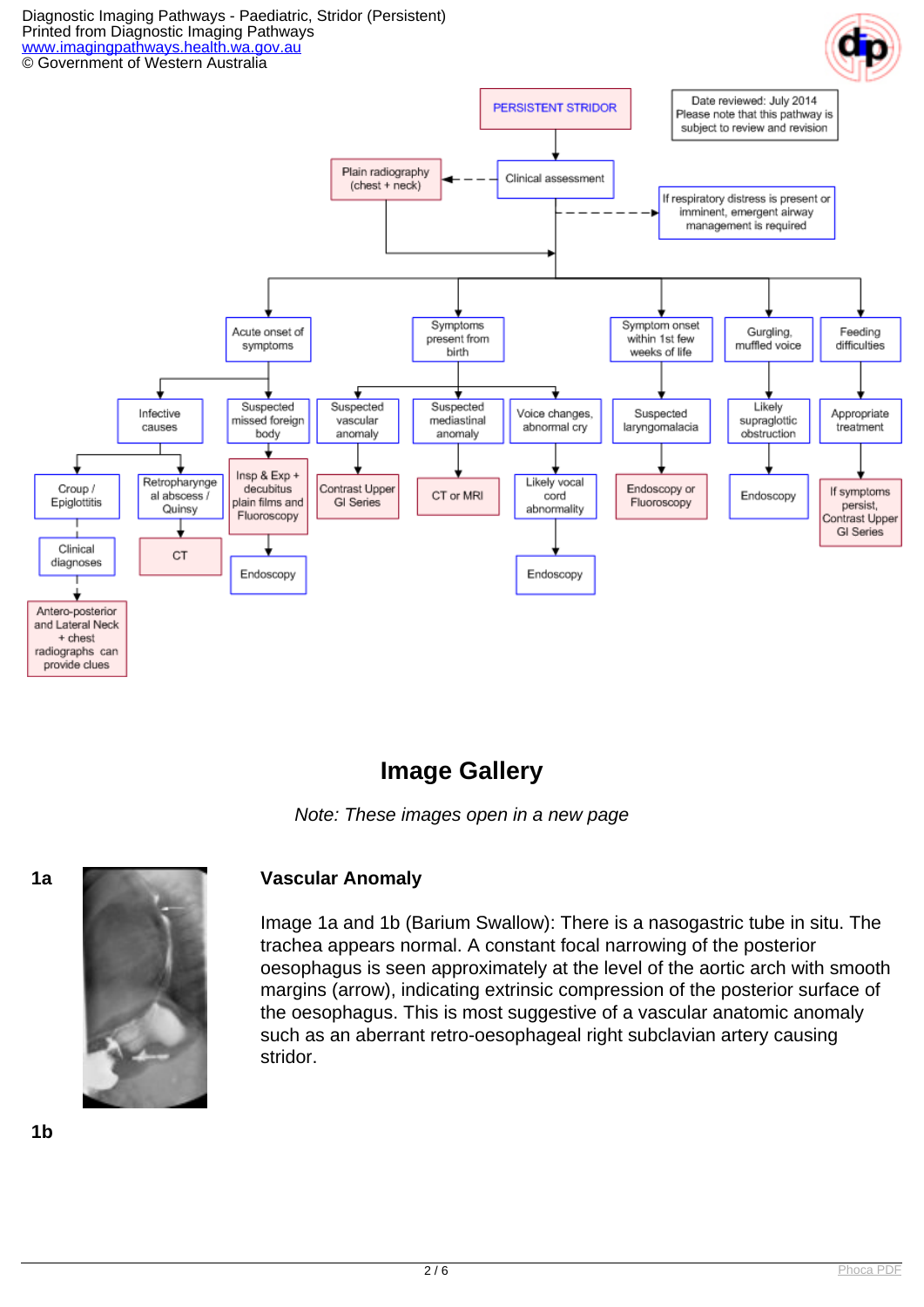



# **Teaching Points**

- Chronic or persistent stridor lasts for more than 3 weeks or recurs on more that 3 occasions
- Initial investigation of persistent stridor is an antero-posterior and lateral views of the chest and neck
- Further investigations are dictated by the most likely diagnosis, based on the age of the child, the onset of symptoms and findings on clinical history and examination

# **Contrast Upper Gastrointestinal Studies**

- Primary indication is to detect the presence of vascular rings and slings causing tracheooesophageal compression [9](index.php?option=com_content&view=article&id=190&tab=references#9)
- Gastroesophageal reflux disease appears to be related to upper respiratory symptoms (e.g. stridor) in the paediatric population, although the strength of the relationship is unclear. Treatment of reflux disease may therefore result in an improvement in respiratory symptoms [10](index.php?option=com_content&view=article&id=190&tab=references#10)[,11](index.php?option=com_content&view=article&id=190&tab=references#11)
- Various patterns of compression have been documented and may suggest the cause for stridor  $2$ , [12](index.php?option=com_content&view=article&id=190&tab=references#12)

# **Cross Sectional Imaging (CT and MRI)**

- Cross sectional imaging generally in the form of CT is used for assessing perilaryngeal or mediastinal compressive masses affecting the airway and has largely replaced conventional angiography for investigation of suspected vascular rings [1](index.php?option=com_content&view=article&id=190&tab=references#1),[12](index.php?option=com_content&view=article&id=190&tab=references#12)[,13](index.php?option=com_content&view=article&id=190&tab=references#13)
- CT is preferred over MRI because of the long scanning times associated with the latter, requiring young children to be sedated or undergo a general anaesthetic
- Multidetector CT is superior to MRI for assessment of compressive lesions and depicting vascular anatomy. The use of low-dose multidetector CT needs to be studied further, but a case series comparing CT to surgery or endoscopy had an accuracy of 100% [14](index.php?option=com_content&view=article&id=190&tab=references#14)[,15](index.php?option=com_content&view=article&id=190&tab=references#15)

### **Fluoroscopy**

Provides a dynamic assessment of the paediatric airway and allows visualisation of partial obstruction, dynamic causes of airway obstruction. Airway fluoroscopy can evaluate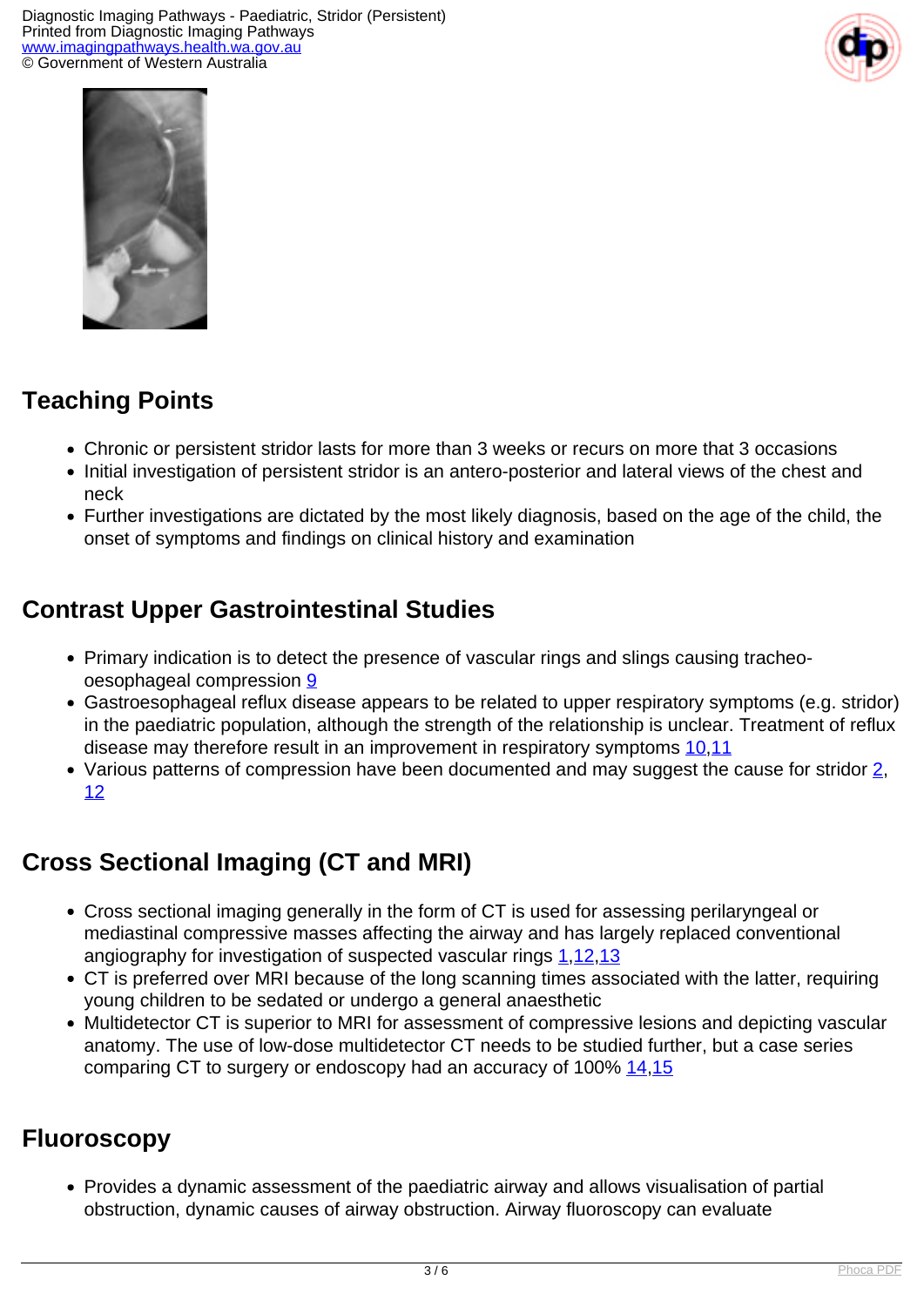

hemidiaphragm movements and check for localised air trapping [16](index.php?option=com_content&view=article&id=190&tab=references#16)

- Usually able to demonstrate features of laryngomalacia, including collapse of the laryngeal and supralaryngeal structures during inspiration [16](index.php?option=com_content&view=article&id=190&tab=references#16),[17](index.php?option=com_content&view=article&id=190&tab=references#17)
- Significant role in detecting foreign bodies compared to plain films, with a sensitivity of 73%-80% for subglottic, tracheal, bronchial causes of upper airway obstruction. It is less sensitive for diagnosing foreign bodies at supraglottic and glottic sites [16](index.php?option=com_content&view=article&id=190&tab=references#16)

# **Persistent Stridor**

- Stridor refers to a harsh respiratory noise caused by turbulent air passing through a narrowed airway
- Acute stridor develops over minutes and usually resolves in days but may last up to 2 weeks. Chronic or persistent stridor lasts for more than 3 weeks, or recurs on 3 or more occasions 1.[2](index.php?option=com_content&view=article&id=190&tab=references#2)
- The timing of stridor in relation to the respiratory cycle can indicate the location of the narrowing  $3.4$ 
	- Inspiratory stridor usually results from obstruction above the level of the glottis
	- Biphasic stridor suggests obstruction in the area between the glottis and subglottis, or fixed/critical obstruction at any level
	- Expiratory stridor is characteristic of intra-thoracic obstructions
- Causes of stridor include [2](index.php?option=com_content&view=article&id=190&tab=references#2)
	- Foreign body
	- Laryngomalacia
	- Tracheomalacia
	- Laryngotracheobronchitis
	- Vascular rings and slings
	- Subglottic stenosis
	- Laryngeal or tracheal stenosis
	- Congenital laryngeal web
	- Laryngeal cleft
	- Vocal cord palsy
	- Subglottic haemangioma
	- Retropharyngeal abscess/quinsy
	- Tracheo-oesophageal fistula, cystic hygroma
- The gold standard for diagnosing the cause of stridor is direct laryngoscopy and bronchoscopy [1](index.php?option=com_content&view=article&id=190&tab=references#1)

# **Plain Radiography**

- The initial investigation for persistent stridor usually involves anteroposterior and lateral views of the neck [4](index.php?option=com_content&view=article&id=190&tab=references#4)
- Inspiratory and expiratory chest films and decubitus chest films if unable to cooperate with inspiration/expiration are usually done in a PA projection
- $\bullet$  High kilovoltage films are required to adequately distinguish between soft tissue and air [3](index.php?option=com_content&view=article&id=190&tab=references#3).[5](index.php?option=com_content&view=article&id=190&tab=references#5)
- The sensitivity of plain radiography varies greatly depending on the cause of persistent stridor. Compared to endoscopy, plain radiography has a low sensitivity for functional lesions such as laryngomalacia and tracheomalacia, but this improves for fixed lesions
- A retrospective series found that radiographic findings only correlated with proven endoscopic abnormalities in 18.5% of cases [6](index.php?option=com_content&view=article&id=190&tab=references#6)
- Inspiratory and expiratory chest films may demonstrate ventilatory differences seen with foreign body aspiration. Sensitivity and specificity for diagnosis of an airway foreign body is 68-73% and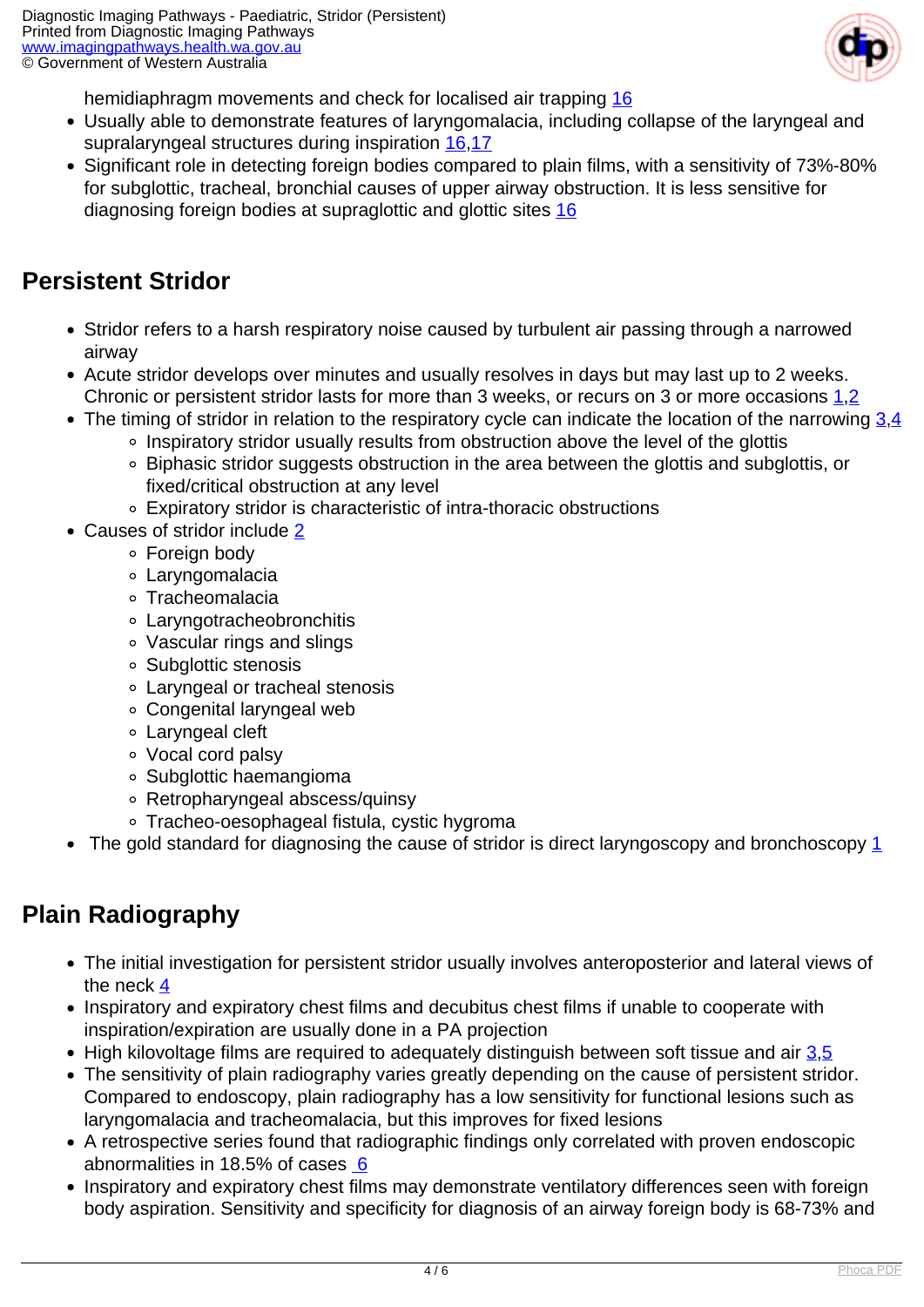

45-67% respectively [4](index.php?option=com_content&view=article&id=190&tab=references#4),[7](index.php?option=com_content&view=article&id=190&tab=references#7),[8](index.php?option=com_content&view=article&id=190&tab=references#8)

## **References**

References are graded from Level I to V according to the Oxford Centre for Evidence-Based Medicine, Levels of Evidence. [Download the document](http://www.cebm.net/wp-content/uploads/2014/06/CEBM-Levels-of-Evidence-2.1.pdf)

- 1. Landau LI. **Investigation and treatment of chronic stridor in infancy.** Monaldi Arch Chest Dis. 1999;54:18-21. (Review article)
- 2. Goodman TR, McHugh K. **The role of radiology in the evaluation of stridor.** Arch Dis Child 1999;81:456-9. (Review article).
- 3. Jasin ME, Osguthorpe JD. **The radiographic evaluation of infants with stridor.** Otolaryngol Head Neck Surg. 1982;90:736-9. (Review article)
- 4. O'Halloren MT, Everts EC. **Evaluating the patient with stridor.** Ann Allergy. 1991;67:301-5. (Review article)
- 5. Zalzal GH. **Stridor and airway compromise.** Pediatr Clin North Am. 1989;36:1389-1402. (Review article)
- 6. Friedman EM, Vastola AP, McGill TJ, Healy GB. **Chronic pediatric stridor: etiology and outcome.** Laryngoscope. 1990;100:277-80. (Level III evidence)
- 7. Silva AB , Muntz HR, Clary R. **Utility of conventional radiography in the diagnosis and management of pediatric airway foreign bodies.** Ann Otol Rhinol Laryngol. 1998;107:834-8. (Level IV evidence)
- 8. Svedstrom E, Puhakka H, Kero P. **How accurate is chest radiography in the diagnosis of tracheobronchial foreign bodies in children?** Pediatr Radiol. 1989;19:520-2. (Level III evidence)
- 9. Tostevin PM, de Bruyn R, Hosni A, Evans JNG. **The value of radiological investigations in the pre-endoscopic assessment of children with stridor.** J Laryngol Otol. 1995;109:844-8. (Level III evidence). [View the reference](http://www.ncbi.nlm.nih.gov/entrez/query.fcgi?cmd=Retrieve&db=pubmed&dopt=Abstract&list_uids=7494117)
- 10. Rosbe KW, Kenna MA, Auerbach AD. **Extraesophageal reflux in pediatric patients with upper respiratory symptoms.** Arch Otolaryngol Head Neck Surg. 2003;129:1213-20. (Level III evidence)
- 11. Yellon RF, Goldberg H. **Update on gastroesophageal reflux disease in pediatric airway disorders.** Am J Med. 2001;111:78S-84S. (Review article)
- 12. Contencin P, Gumpert LC, de Gaudemar I, Chaussain M, Dupont C. **Non-endoscopic techniques for evaluation of the pediatric airway.** Int J Pediatric Otorhinolaryngol. 1997;41:347-52. (Review article)
- 13. Beekman RP, Beek FJ, Hazekamp MG, Meijboom EJ. **The value of MRI in diagnosing vascular abnormalities causing stridor.** Eur J Pediatr. 1997;156:516-20. (Level III evidence). [View the](http://www.ncbi.nlm.nih.gov/entrez/query.fcgi?cmd=Retrieve&db=pubmed&dopt=Abstract&list_uids=9243230) [reference](http://www.ncbi.nlm.nih.gov/entrez/query.fcgi?cmd=Retrieve&db=pubmed&dopt=Abstract&list_uids=9243230)
- 14. Kussman BD, Geva R, McGowan FX. **Cardiovascular causes of airway compression.** Pediatr Anesth. 2004;14:60-74. (Review article)
- 15. Pacharn P, Poe SA, Donnelly LF. **Low-tube-current multidetector CT for children with suspected extrinsic airway compression.** AJR Am J Roentgenol. 2002;179:1523-7. (Level III evidence). [View the reference](http://www.ncbi.nlm.nih.gov/entrez/query.fcgi?orig_db=PubMed&db=PubMed&cmd=Search&defaultField=Title+Word&term=Low-Tube-Current+Multidetector+CT+for+Children+with+Suspected+Extrinsic+Airway+Compression)
- 16. Rudman DT, Elmaraghy CA, Shiels WE, Wiet GJ. **The role of airway fluoroscopy in the evaluation of stridor in children.** Arch Otolaryngol Head Neck Surg. 2003;129:305-9. (Level III evidence)
- 17. John SD, Swischuk LE. **Stridor and upper airway obstruction in infants and children.** Radiographics. 1992;12:625-43. (Review article)